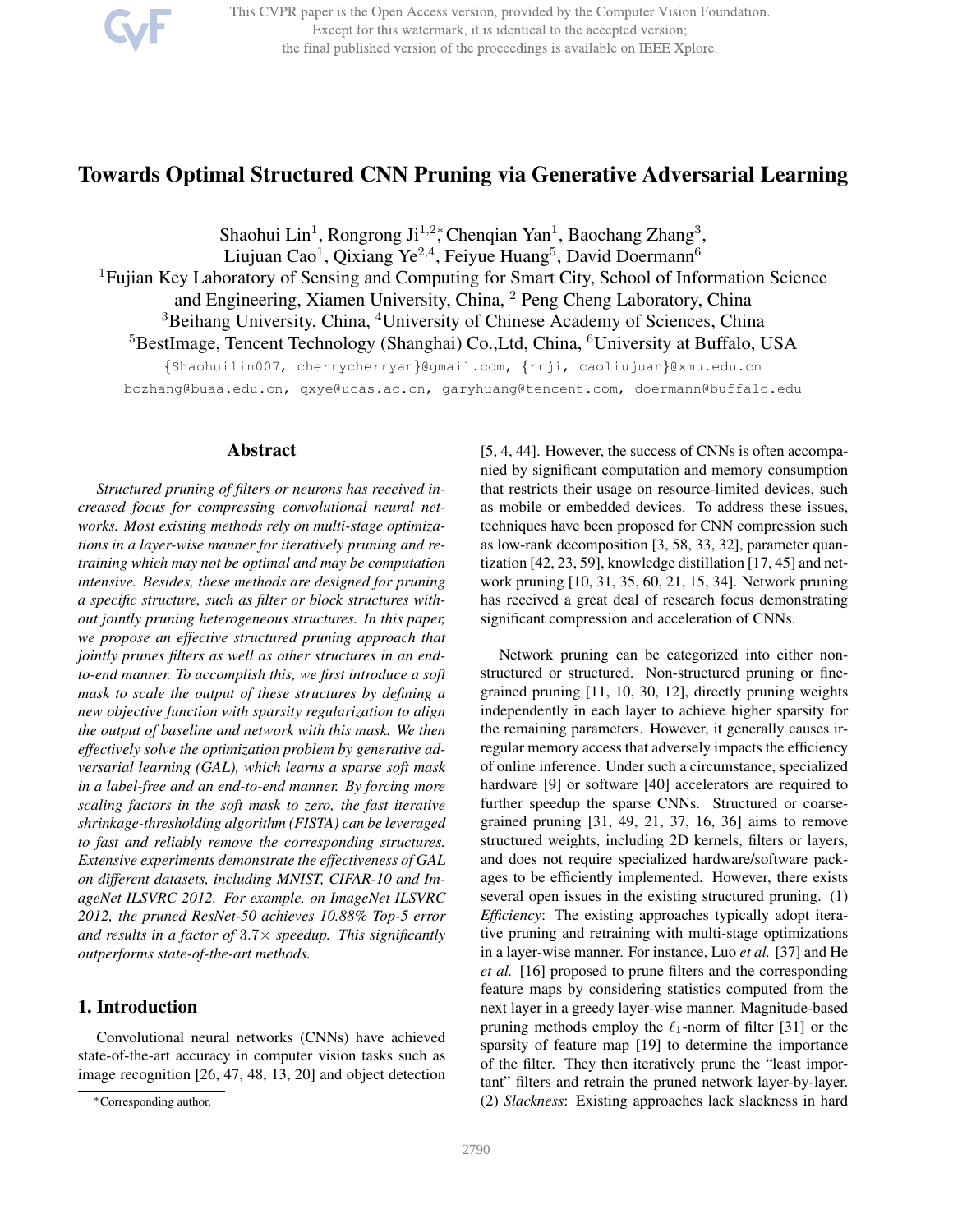

Figure 1. An illustration of GAL. Blue solid block, branch and channel elements are active, while red dotted elements are inactive and can be pruned since their corresponding scaling factors in the soft mask are 0. (This figure is best viewed in color and zoomed in.)

filter pruning. For instance, Lin *et al.* [35] learned a global mask with binary values to determine the saliency of filters, and pruned the redundant filters by masking out the corresponding mask as 0. However, such a *hard* filter pruning using binary masks results in the difficulty to solve the optimization problem. (3) *Label dependency*: Most existing pruning approaches rely on a pre-defined set of labels to learn the pruning strategy. For instance, group sparsity with  $\ell_{2,1}$ -regularization on the filters [49] and sparsity with  $\ell_1$ regularization on the scaling parameters [21, 36, 52] were utilized to generate a sparse network by training with class labels. These training schemes cannot be directly used in scenarios without labels.

To address these issues, we propose an effective structured pruning approach to prune heterogeneous redundant structures (including channels/filters, branches and blocks) in an end-to-end manner without iteratively pruning and retraining. Unlike previous approaches of hard and labeldependent pruning, we propose a label-free generative adversarial learning (GAL) to prune the network with a sparse soft mask, which scales the output of specific structures to be zero. Fig. 1 depicts the workflow of the proposed approach. We first initialize a pruned network with the same weights as the baseline or the pre-trained network, and initialize a soft mask randomly after each structure. We then construct a new objective function with  $\ell_1$ -regularization on the soft mask to align the outputs of the baseline and the pruned network. To effectively solve the optimization problem, the proposed label-free generative adversarial learning learns the pruned network with this sparse soft mask in an end-to-end manner inspired by Generative Adversarial

Networks (GANs) [7]. The optimization is playing a twoplayer game where the generator is the pruned network, and the discriminator distinguishes whether the input is from the output of the baseline or from the pruned network. This forces the two outputs to be close to each other. We introduce an adversarial regularization on the discriminator to help the pruned network to compete with the discriminator. By forcing more scaling factors in the soft mask to zero, we can leverage the fast iterative shrinkage-thresholding algorithm [2, 6] to reliably remove the corresponding structures. Our main contributions are summarized as follows:

- 1. We propose a generative adversarial learning (GAL) to effectively conduct structured pruning of CNNs. It is able to jointly prune redundant structures, including filters, branches and blocks to improve the compression and speedup rates.
- 2. Adversarial regularization is introduced to prevent a trivially-strong discriminator, soft mask is used to solve the slackness of hard filter pruning, and FISTA is employed to fast and reliably remove the redundant structures.
- 3. Extensive experiments demonstrate the superior performance of our approach. On ImageNet ILSVRC 2012 [46], the pruned ResNet-50 achieves 10.88% Top-5 error with a factor of  $3.7\times$  speedup outperforming state-of-the-art methods.

## 2. Related Work

Network Pruning: Network pruning focuses on removing network connections in non-structured or structured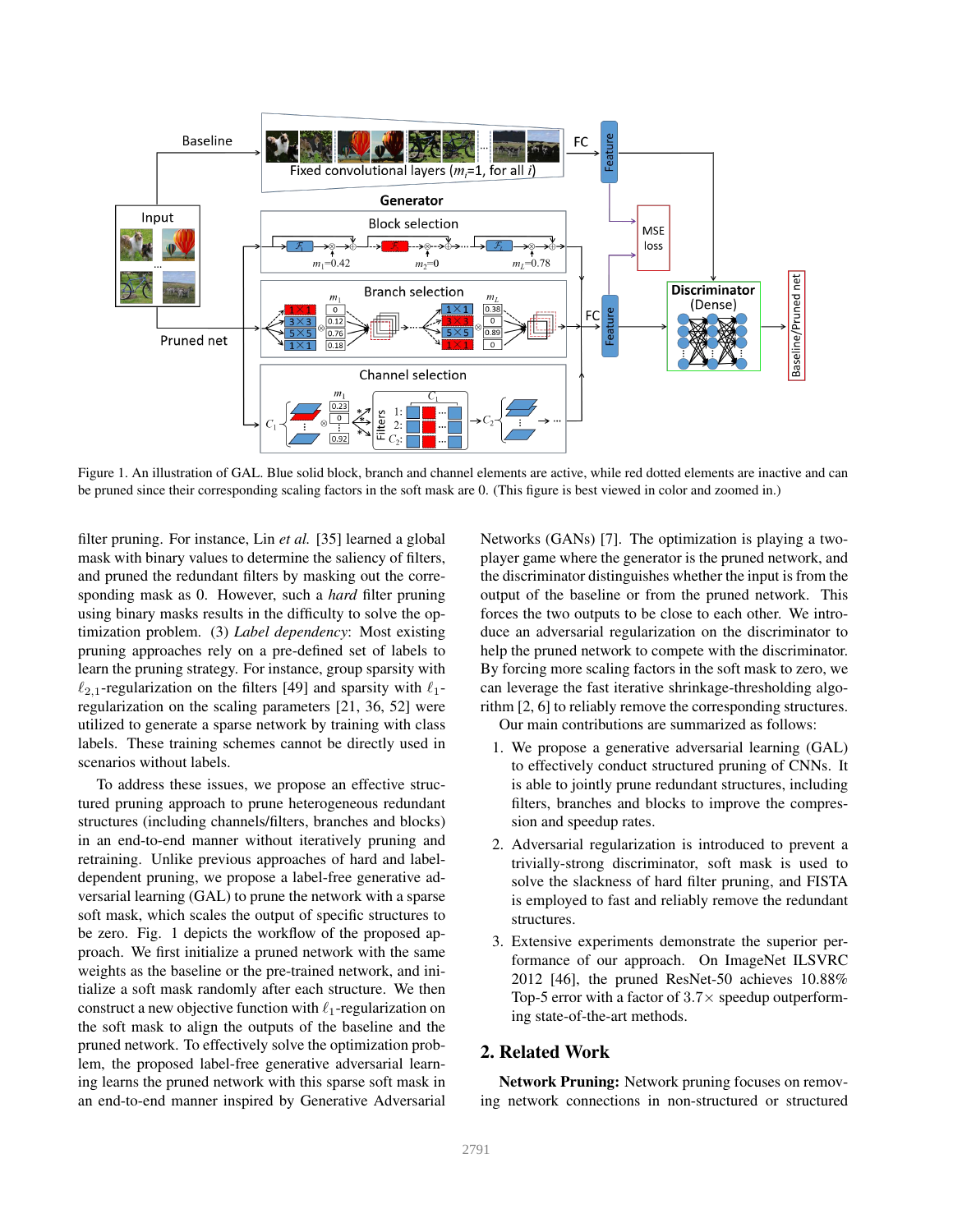manner as introduced in Section 1. Early work in nonstructured pruning [30] and [12] proposed a saliency measurement to remove redundant weights determined by the second-order derivative matrix of the loss function *w.r.t.* the weights. Han *et al.* [11, 10] proposed an iterative thresholding to remove unimportant weights with small absolute values. Guo *et al.* [8] proposed a connection splicing to avoid incorrect weight pruning, which can reduce the accuracy loss of the pruned network. In contrast, structured pruning can reduce the network size and achieve fast inference without specialized packages. Li *et al.* [31] proposed a magnitude-based pruning to remove filters and their corresponding feature maps by calculating the  $\ell_1$ -norm of filters in a layer-wise manner. A Taylor expansion based criterion was proposed in [39] to iteratively prune one filter and then fine-tune the pruned network. This is, however, prohibitively costly for deep networks. Unlike these multistage and layer-wise pruning methods, our method prunes the network with the sparse soft mask by an end-to-end training that achieves much better results as quantitatively shown in our experiments.

Recently, binary masks have been proposed to guide filter pruning. Yu *et al.* [53] proposed a Neuron Importance Score Propagation (NISP) to optimize the reconstruction error of the "final response layer" and propagate an "importance score" to each node, *i.e.*, 1 for important nodes, and 0 otherwise. Lin *et al.* [35] directly learned a global mask with binary values, and pruned the filters whose mask values are 0. However, such a hard filter pruning lacks effectiveness and slackness, due to the NP-hard optimization caused by using the binary mask. Our method slacks the binary mask to the soft one, which largely improves the flexibility and accuracy.

In line with our work, sparse scaling parameters [36, 52] in batch normalization (BN) or in the specific structures [21] were obtained by supervised training with a class-labelled dataset. In contrast, our approach obtains the sparse soft mask with label-free data and can transfer to other scenarios with unseen labels.

Neural Architecture Search: While state-of-the-art CNNs with compact architectures have been explored with hand-crafted design [18, 57, 56], automatic search of neural architectures is also becoming popular. Recent work on searching models with reinforcement learning [1, 61, 62, 14] or genetic algorithms [43, 50] greatly improve the performance of neural networks. However, the search space of these methods is extremely large, which requires significant computational overhead to search and select the best model from hundreds of models. In contrast, our method learns a compact neural architecture by a single training, which is more efficient. Group sparsity regularization on filters [28] or multiple structures including filter shapes and layers [49] has been proposed to sparsify them during training. This

is also less efficient and cannot reliably remove the sparse structures since only stochastic gradient descent is used.

Knowledge Distillation: The proposed generative adversarial learning for structured pruning is also related to knowledge distillation (KD) to a certain extent. KD transfers knowledge from the teacher to the student using different kinds of knowledge (*e.g.*, dark knowledge [17, 45] and attention [55]). Hinton *et al.* [17] introduced dark knowledge for model compression, which uses the softened final output of a complicated teacher network to teach a small student network. Romero *et al.* [45] proposed FitNets to train the student network by combining dark knowledge and the knowledge from the teacher's hint layer. Zagoruyko *et al.* [55] transferred the knowledge from attention maps from the teacher's hidden layer to improve the performance of a student network. Unlike other methods, we do not require labels to train the pruned network. Furthermore, we directly copy the architecture of the student network from the teacher without being designed by experts, and then automatically learn how to prune the student network.

Note that our approach is orthogonal to other compression approaches, such as low-rank decomposition [3, 27, 24, 58, 32], or parameter quantization [42, 23, 59]. We can integrate our approach into the above methods to achieve higher compression and speedup rates.

## 3. Our Method

#### 3.1. Notations and Preliminaries

As illustrated in Fig. 1, we define an original pretrained network as the baseline  $f_b(x, W_B)$  and the network with soft mask as the pruned network  $f_q(x, \mathcal{W}_G, \mathbf{m})$ , where  $x, W_B$  and  $W_G$  are an input image, all weights in the baseline and all weights in the pruned network, respectively.  $W_G^l$  represents the convolutional filters or neurons at the *l*-th layer in  $W_G$  with a tensor size of  $H_l \times W_l \times C_l \times N_l$ .  $\mathbf{m} \in \mathbb{R}^s$  is the soft mask after each structure, where s is the number of structures we consider to prune, and  $m_i$  refers to the  $i$ -th element of  $m$ . Since the baseline is fixed and not updated during training, we select its final output (before the probabilistic "softmax") as the supervised feature  $f_b(x)$  to train the pruned network. We also extract the feature from the final output of the pruned network, which is denoted as  $f_g(x)$ . Different from  $f_b(x)$ ,  $f_g(x)$  requires updating with soft mask **m** and weights  $W_G$  to approximate  $f_b(x)$ .

#### 3.2. Formulation

We aim to learn a soft mask to remove the corresponding structures including channels, branches and blocks, while regaining close to the baseline accuracy. Inspired by knowledge distillation [17], we train the pruned network with  $\ell_1$ regularization on the soft mask to mimic the baseline by aligning their outputs. We obtain the pruned network by generative adversarial learning. The discriminator  $D$  with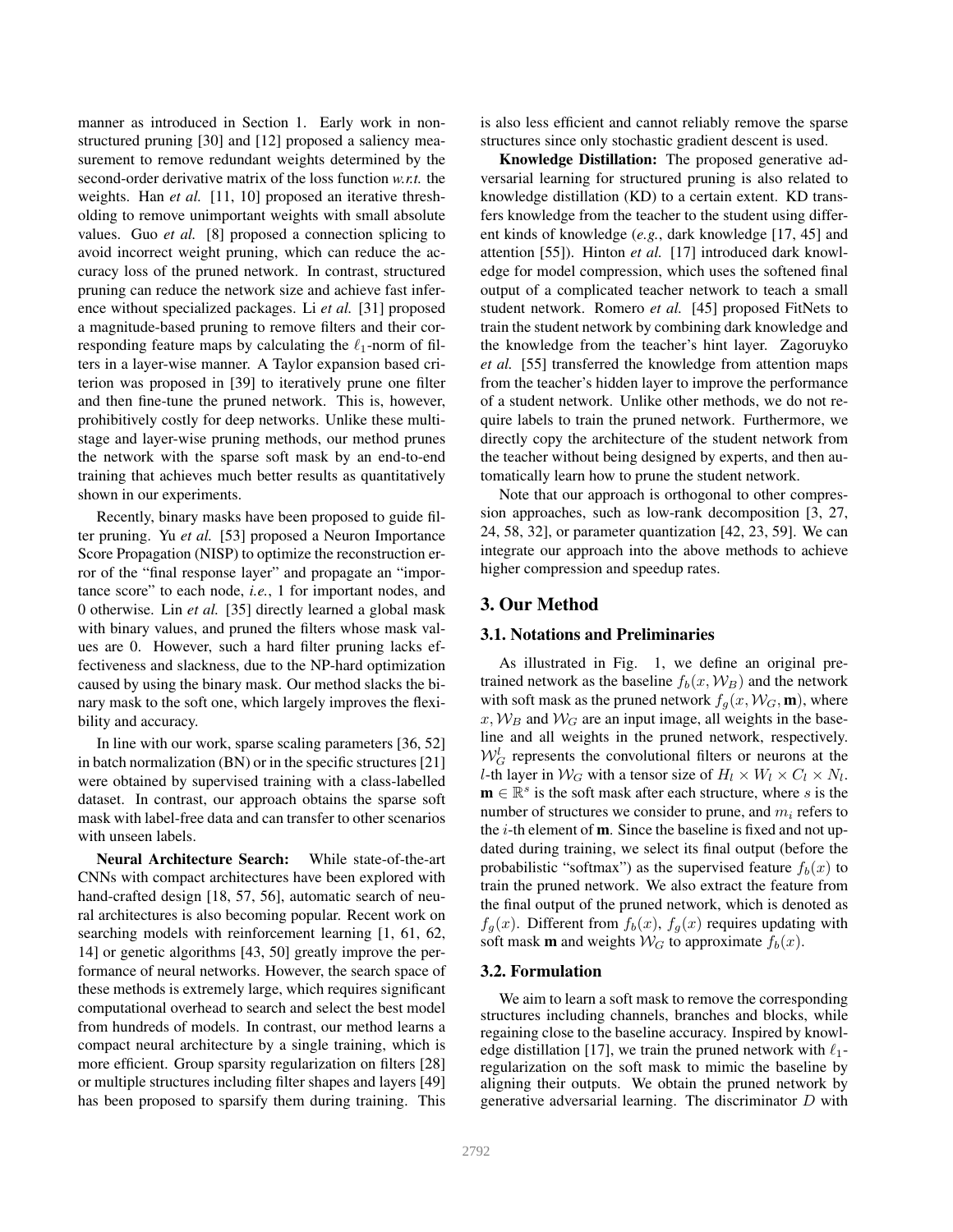weights  $W_D$  is introduced to distinguish the output of baseline or pruned network, and then the generator (*i.e.*, the pruned network) G with weights  $W_G$  and soft mask m is learned together with  $D$  by using the knowledge from supervised features of baseline. Therefore,  $W_G$ , m and  $W_D$ are learned by solving the optimization problem as follows:

$$
\arg\min_{\mathcal{W}_G, \mathbf{m}} \max_{\mathcal{W}_D} \mathcal{L}_{Adv}(\mathcal{W}_G, \mathbf{m}, \mathcal{W}_D) + \mathcal{L}_{data}(\mathcal{W}_G, \mathbf{m}) + \mathcal{L}_{reg}(\mathcal{W}_G, \mathbf{m}, \mathcal{W}_D),
$$
\n(1)

where  $\mathcal{L}_{Adv}(\mathcal{W}_G, \mathbf{m}, \mathcal{W}_D)$  is the adversarial loss to train the two-player game between the baseline and the pruned network that compete with each other. This is defined as:

$$
\mathcal{L}_{Adv}(\mathcal{W}_G, \mathbf{m}, \mathcal{W}_D) = \mathbb{E}_{f_b(x) \sim p_b(x)} \left[ log(D(f_b(x), \mathcal{W}_D)) \right] + \mathbb{E}_{f_g(x, z) \sim (p_g(x), p_z(z))} \left[ log(1 - D(f_g(x, z), \mathcal{W}_D)) \right],
$$
 (2)

where  $p_b(x)$  and  $p_g(x)$  represent the feature distributions of the baseline and the pruned network, respectively.  $p_z(x)$ corresponds to the prior distribution of noise input z. Inspired by  $[22]$ , we use the dropout as the noise input z in the pruned network. This dropout is active only while updating the pruned network. For notation simplicity, we omit  $z$  in  $f_q(x, z)$ .

In addition,  $\mathcal{L}_{data}(\mathcal{W}_G, \mathbf{m})$  is the data loss between output features from both the baseline and the pruned network, which is used to align the outputs of these two networks. Therefore, the data loss can be expressed by MSE loss:

$$
\mathcal{L}_{data}(\mathcal{W}_G, \mathbf{m}) = \frac{1}{2n} \sum_x \left\| f_b(x) - f_g(x, \mathcal{W}_G, \mathbf{m}) \right\|_2^2, \quad (3)
$$

where  $n$  is the number of the mini-batch size.

Finally,  $\mathcal{L}_{reg}(\mathcal{W}_G, \mathbf{m}, \mathcal{W}_D)$  is a regularizer on  $\mathcal{W}_G$ , m and  $W_D$ , which can be split into three parts as follows:

$$
\mathcal{L}_{reg}(\mathcal{W}_G, \mathbf{m}, \mathcal{W}_D) = \mathcal{R}(\mathcal{W}_G) + \mathcal{R}_{\lambda}(\mathbf{m}) + \mathcal{R}(\mathcal{W}_D), \quad (4)
$$

where  $\mathcal{R}(\mathcal{W}_G)$  is the weight decay  $\ell_2$ -regularization in the pruned network, which is defined as  $\frac{1}{2} \|\widetilde{W}_G\|_2^2$ .  $\mathcal{R}_\lambda(\mathbf{m})$  is a sparsity regularizer for m with parameter  $\lambda$ . If  $m_i =$ 0, we can reliably remove the corresponding structure as its corresponding output has no contribution to the subsequent computation. In practice, we employ the widelyused  $\ell_1$ -regularization to constrain m, which is defined as  $\lambda \|\mathbf{m}\|_1$ .  $\mathcal{R}(\mathcal{W}_D)$  is a discriminator regularizer used to prevent the discriminator from dominating the training, while retaining the network capacity. In this paper, we introduce three kinds of discriminator regularizations including  $\ell_1$ -regularization,  $\ell_2$ -regularization and adversarial regularization. We add a negative sign in both  $\ell_1$ -regularization and  $\ell_2$ -regularization. This is different from the definition above, since  $W_D$  is updated by the maximization of Eq. (1). The adversarial regularization (AR) is defined as:

$$
\mathcal{R}(\mathcal{W}_D) = \mathbb{E}_{f_g(x) \sim p_g(x)} \left[ log(D(f_g(x), \mathcal{W}_D)) \right].
$$
 (5)

We found the discriminator  $D$  is updated only with correct prediction by using Eq. (2), which leads to a less valuable gradient updating that the pruned network receives. Therefore, adversarial regularization is introduced to also update

Algorithm 1 FISTA in GAN to solve Eq. (1)

- **Input:** Training data  $X = \{x^1, \dots, x^n\}$  with *n* samples, baseline model  $\mathcal{W}_B = \{ \mathcal{W}_B^1, \cdots, \mathcal{W}_B^L \}$ , sparsity factor  $\lambda$ , number of steps  $i$  and  $j$  to apply to the discriminator  $D$  and generator G, learning rate  $\eta$ , maximum iterations T.
- **Output:** The weights  $W_G = \{W_G^1, \dots, W_G^L\}$  and their soft masks m.
- 1: Initialize  $W_G = W_B$ ,  $\mathbf{m} \sim \mathcal{N}(0, 1)$ , and  $t = 1$ .
- 2: repeat

```
3: for i steps do
```

```
(Fix G and update D)
```
- Forward pass baseline to sample minibatch of s examples  $\{f_b(x^1), \cdots, f_b(x^s)\}.$
- Forward pass generator to sample minibatch of s examples  $\{f_g(x^1), \cdots, f_g(x^s)\}.$
- Remove term  $\mathcal{L}_{data}(\mathcal{W}_G, \mathbf{m}), \mathcal{R}(\mathcal{W}_G)$  and  $\mathcal{R}_{\lambda}(\mathbf{m}),$ and solve the following optimization to update  $D$ :

$$
\max_{\mathcal{W}_D} \mathbb{E}_{f_b(x) \sim p_b(x)} \left[ \log(D(f_b(x), \mathcal{W}_D)) \right] + \mathcal{R}(\mathcal{W}_D)
$$
\n(6)

$$
+\mathbb{E}_{fg(x)\sim p_g(x)}\left[log(1-D(f_g(x),\mathcal{W}_D))\right].
$$

end for

4: for  $j$  steps do

(Fix 
$$
D
$$
 and update  $G$ )

arg

- Forward pass baseline to sample minibatch of s examples  $\{f_b(x^1), \cdots, f_b(x^s)\}.$
- Forward pass generator to sample minibatch of s examples  $\{f_g(x^1, z), \dots, f_g(x^s, z)\}\$  with dropout as noise input.
- Remove term  $\mathcal{R}(\mathcal{W}_D)$  and  $\mathbb{E}_{f_b(x) \sim p_b(x)}\big[log(D(f_b(x),\mathcal{W}_D))\big]$ and solve the following optimization to update G by FISTA:

$$
\begin{aligned} \arg\min_{\mathcal{W}_G,\mathbf{m}} \mathbb{E}f_g(x,z)\!\sim\!(p_g(x),&p_z(z))\left[\log(1-D(f_g(x,z),\mathcal{W}_D))\right]\\ +\frac{1}{2n}\sum_x \left\|f_b(x)-f_g(x,\mathcal{W}_G,\mathbf{m})\right\|_2^2\\ +\frac{1}{2}\|\mathcal{W}_G\|_2^2+\lambda\|\mathbf{m}\|_1. \end{aligned}
$$

(7)

end for

5: **until** convergence or  $t$  reaches the maximum iterations  $T$ .

the discriminator  $D$  with the features of pruned network produced by the baseline, and to extend the time of the twoplayer game to achieve more valuable gradients.

#### 3.3. Optimization

Following [7], Stochastic Gradient Descent (SGD) can be directly introduced to alternately update the discriminator  $D$  and generator  $G$  to solve the optimization problem in Eq. (1). However, SGD is less efficient in convergence, and by using SGD we have observed non-exact zero scaling factors in the soft mask m. We therefore need a threshold to remove the corresponding structures, whose scaling factors are lower than the threshold. By doing so, the accuracy of the pruned network is significantly lower than the base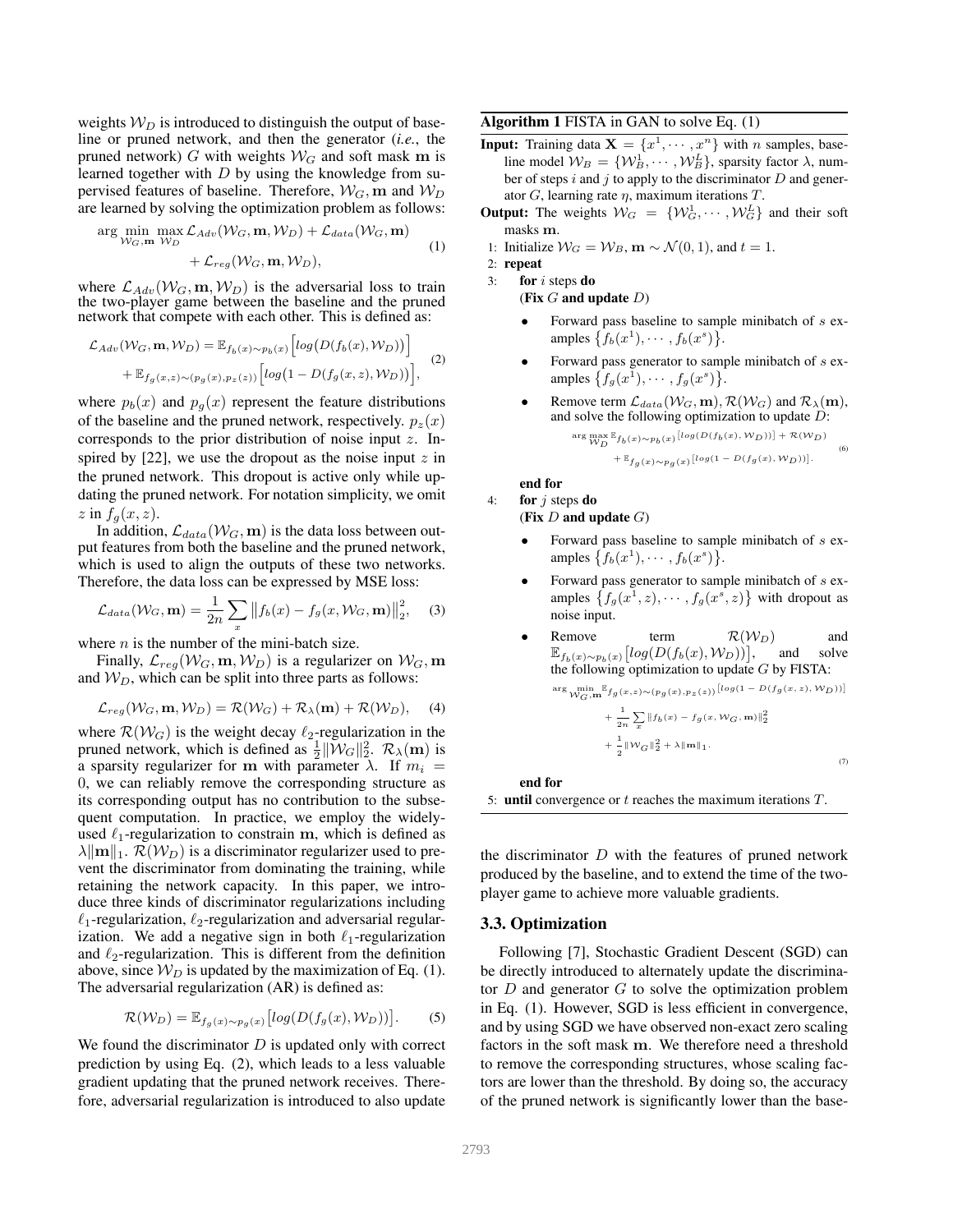line. To solve this problem, we introduce FISTA [2, 6] into the GAN to effectively solve the optimization problem of Eq. (1) via two alternating steps. Algorithm 1 presents the optimization process.

First, we use SGD to optimize the weights  $W_D$  of the discriminator  $D$  by ascending its stochastic gradient to solve Eq. (6). The entire procedure mainly relies on the standard forward-backward pass. Second, for better illustration, we shorten the first two terms of Eq. (7) as  $\mathcal{H}(\mathcal{W}_G, \mathbf{m})$ , and we have:

$$
\arg\min_{\mathcal{W}_G,\mathbf{m}} \mathcal{H}(\mathcal{W}_G,\mathbf{m}) + \frac{1}{2} \|\mathcal{W}_G\|_2^2 + \lambda \|\mathbf{m}\|_1. \tag{8}
$$

We solve the optimization problem of Eq.  $(8)$  by alternately updating  $W_G$  and m. (1) Fixing m, we use SGD with momentum to update  $W_G$  by descending its gradient. (2) Fixing  $W_G$ , the optimization of m is reformulated as:

$$
\arg\min_{\mathbf{m}} \mathcal{H}(\cdot, \mathbf{m}) + \lambda \|\mathbf{m}\|_1. \tag{9}
$$

Then m is updated by FISTA with the initialization of  $\alpha_{(1)} = 1$ :

$$
\alpha_{(k+1)} = \frac{1}{2} \Big( 1 + \sqrt{1 + 4\alpha_{(k)}^2} \Big),\tag{10}
$$

$$
\mathbf{y}_{(k+1)} = \mathbf{m}_{(k)} + \frac{\alpha_{(k)} - 1}{\alpha_{(k+1)}} (\mathbf{m}_{(k)} - \mathbf{m}_{(k-1)}), \qquad (11)
$$

$$
\mathbf{m}_{(k+1)} = \mathbf{prox}_{\eta_{(k+1)}\lambda \|\cdot\|_1} \left(\mathbf{y}_{(k+1)} - \eta_{(k+1)} \frac{\partial \mathcal{H}(\cdot, \mathbf{y}_{(k+1)})}{\partial \mathbf{y}_{(k+1)}}\right), \quad (12)
$$

where  $\eta_{(k+1)}$  is the learning rate at the iteration  $k+1$  and  $\textbf{prox}_{\eta_{(k+1)}\lambda\|\cdot\|_1}(\mathbf{z}_i) = \text{sign}(\mathbf{z}_i) \circ (|\mathbf{z}_i| - \eta_{(k+1)}\lambda)_+.$ 

We solve these two steps by following stochastic methods with the mini-batches and set the learning rate  $\eta$  with fixed-step updating. Moreover, we update  $\mathcal{W}_G$ , m and  $\mathcal{W}_D$ at each iteration ( $i = j = 1$  in Algorithm 1).

#### 3.4. Structure Selection

To achieve flexible structure selection, we add a soft mask after the three different kinds of structures from coarse to fine-grained, including blocks, branches and channels, to remove the redundancy of different networks ResNets [13], GoogLeNet [48] and DenseNets [20] as shown in Fig. 1. Furthermore, these structures can be integrated into each other for jointly learning.

Block Selection: For ResNets, the residual block contains the residual mapping with a large number of parameters and the shortcut connections with few parameters. This achieves high performance by skipping the computation of specific layers to overcome the degradation problem. The block is removed by setting the residual mapping to zero, but cannot cut off the information flow in ResNets. Therefore, block selection is significantly effective when applied in ResNets. The new residual block by adding the soft mask is formulated as:

$$
\mathbf{z}^{i+1} = m_i \mathcal{F}(\mathbf{z}^i, \{\mathcal{W}_G^i\}) + \mathbf{z}^i,\tag{13}
$$

where  $z^i$  and  $z^{i+1}$  are the input and output of the *i*-th block, respectively. F is a residual mapping and  $\{W_G^i\}$  are weights of the *i*-th block. After optimization, we obtain a sparse soft mask  $m$ , in which the *i*-th residual block can be pruned if  $m_i = 0$ .<br>**Branch Selection.** 

Multi-branch networks such as GoogLeNet and ResNeXts [51] have been proposed to enhance the information flow to achieve high performance. Similar to ResNets, there is redundancy in the branch that can be removed entirely by setting the corresponding soft mask to 0. Likewise, this does not cut off the information flow in multi-branch networks. Taking GoogLeNet for instance, we can formulate the new inception module by adding the soft mask as follows:

$$
\mathcal{T}(\mathbf{z}) = \left[ m_1 \tau^1(\mathbf{z}, \{ \mathcal{W}_G^1 \}), \cdots, m_c \tau^c(\mathbf{z}, \{ \mathcal{W}_G^c \}) \right],\tag{14}
$$

where  $[\cdot]$  represents concatenation operator.  $\tau^i(\mathbf{z}, \{\mathcal{W}_G^i\})$  is a transformation with all weights  $\{W_G^i\}$  at the *i*-th branch and c is the number of branch in one inception module. We can reliably remove the *i*-th branch, which satisfies  $m_i = 0$ after optimization.

Channel Selection: The channel is a basic element in all CNNs and has large amounts of redundancy. In our framework, we add the soft mask after input at the current layer (the output feature maps at the upper layer) to guide the input channel pruning at the current layer and the output channel pruning at the upper layer. Therefore, the formulation at the  $l$ -th layer is as follows:

$$
\mathbf{z}_{j}^{l+1} = f\Big(\sum_{i} m_{i} \mathbf{z}_{i}^{l} * \mathbf{W}_{G_{i,j}}^{l}\Big),\tag{15}
$$

where  $z_i^l$  and  $z_j^{l+1}$  are the *i*-th input feature map and the *j*th output feature map at the *l*-the layer, respectively.  $\mathbf{W}^l_{G_{i,j}}$ represents the 2D kernel of  $i$ -th input channel in the  $j$ -th filter at the l-th layer.  $*$  and  $f(.)$  refer to convolutional operator and non-linearity (ReLU), respectively. After training, we remove the feature maps with a zero soft mask that are associated with the corresponding channels at the current layer and the filters at the upper layer.

#### 4. Experiments

#### 4.1. Experimental Settings

We evaluate the proposed GAL approach on three widely-used datasets, MNIST [29], CIFAR-10 [25] and ImageNet ILSVRC 2012 [46]. We use channel selection to prune plain networks (LeNet [29] and VGGNet [47]) and DenseNets [20], branch selection for GoogLeNet [48], and block selection for ResNets [13]. For ResNets, we also leverage channel selection to block selection that jointly prunes these heterogeneous structures to largely improve the performance of the pruned network.

Implementations: We use PyTorch [41] to implement GAL. We solve the optimization problem of Eq. (1) by running on two NVIDIA GTX 1080Ti GPUs with 128GB of RAM. The weight decay is set to 0.0002 and the momentum is set to 0.9. The hyper-parameter  $\lambda$  is selected by crossvalidation in the range [0.01, 0.1] for channel pruning on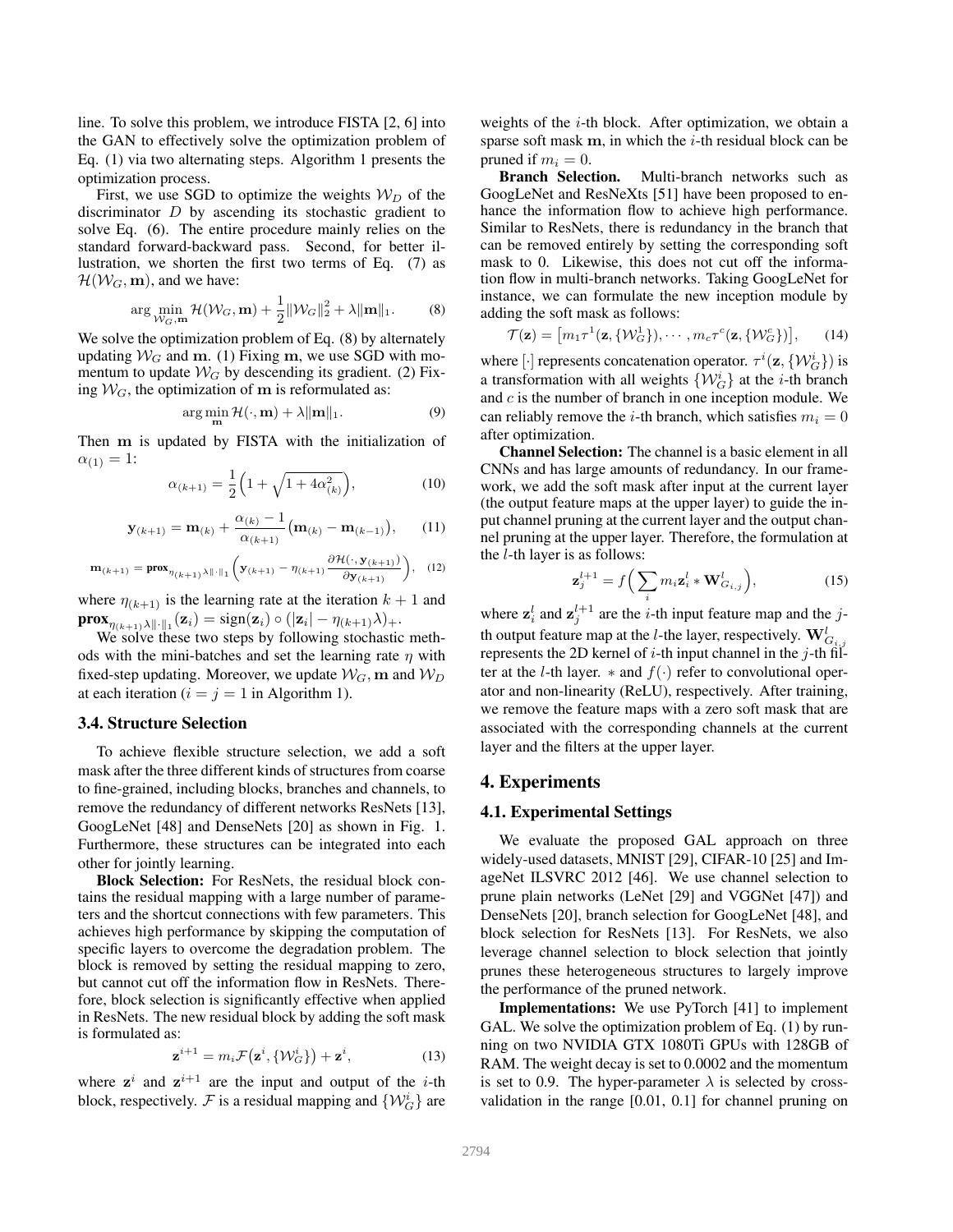| Model            | $Error/ + FT$ % | FLOPs(PR)       | #Param(PR)      | #Filter/Node    |
|------------------|-----------------|-----------------|-----------------|-----------------|
| LeNet            | 0.8             | $2.29M(0\%)$    | 0.43M(0%)       | $20 - 50 - 500$ |
| <b>SSL [49]</b>  | $-1.00$         | $0.20M(91.3\%)$ | 0.10M(76.7%)    | $3 - 12 - 500$  |
| <b>NISP [53]</b> | $-10.82$        | 0.65M(71.6%)    | $0.11M(74.4\%)$ | $10 - 25 - 250$ |
| $GAI - 0.01$     | 0.95/0.86       | $0.43M(81.2\%)$ | $0.05M(88.4\%)$ | $10 - 15 - 198$ |
| GAL-0.05         | 1.05/0.90       | $0.17M(92.6\%)$ | $0.03M(93.0\%)$ | $4 - 13 - 121$  |
| $GAI - 0.1$      | 1.03/1.01       | $0.10M(95.6\%)$ | $0.03M(93.0\%)$ | $2 - 15 - 106$  |

Table 1. Pruning results of LeNet on MNIST. In all tables and figures, Error/+FT means error without/with fine-tuning, PR represents the pruned rate, GAL- $\lambda$  refers to GAL with sparsity factor  $\lambda$  and M/B means million/billion.

| Model      | $Error/ + FT$ % | FLOPs(PR)      | #Param.(PR)     |
|------------|-----------------|----------------|-----------------|
| VGGNet     | 6.04            | 313.73M(0%)    | 14.98M(0%)      |
| $L1$ [31]  | $-16.60$        | 206.00M(34.3%) | $5.40M(64.0\%)$ |
| $SSS*[21]$ | $6.37\%$        | 199.93M(36.3%) | 4.99M(66.7%)    |
| $SSS*[21]$ | 6.98%           | 183.13M(41.6%) | 3.93M(73.8%)    |
| GAL-0.05   | 7.97/6.23       | 189.49M(39.6%) | 3.36M(77.6%)    |
| $GAL-0.1$  | 9.22/6.58       | 171.89M(45.2%) | $2.67M(82.2\%)$ |

Table 2. Pruning results of VGGNet on CIFAR-10. SSS\* is the results based on our implementation

LeNet, VGGNet and DenseNets, and the range [0.1, 1] for branch and block pruning on GoogLeNet and ResNets. The drop rate in dropout is set to 0.1. The other training parameters are discussed in different datasets in Section 4.2.

Discriminator Architecture: The discriminator D plays a very important role in striking a balance between simplicity and network capacity to avoid being trivially fooled. In this paper, we select a unified and relative simple architecture, which is composed of three fully-connected (FC) layers and non-linearity (ReLU) with the neurons of 128-256-128. The input is the features from the baseline  $f_b(x)$  and the pruned network  $f_a(x)$ , while the output is the binary prediction to predict the input from baseline or pruned network.

## 4.2. Comparison with the State-of-the-art

#### 4.2.1 MNIST

We evaluate the effectiveness of GAL on MNIST in LeNet. For training parameters, we apply GAL with three groups of hyper-parameter  $\lambda$  (0.01, 0.05 and 0.1) with the minibatch size of 128 for 100 epochs. The initial learning rate is set to 0.001 and is scaled by 0.1 over 40 epochs. As shown in Table 1, compared to SSL [49] and NISP [53], GAL achieves the best trade-off between FLOPs/parameter pruned rate and the classification error. For example, by setting  $\lambda$  to 0.05, the error of GAL only increases by 0.1% with 92.6% and 93% pruned rate in FLOPs and parameter, respectively. In addition, we found that fine-tuning the pruned LeNet with GAL only achieves a limited decrease in error. Fine-tuning instead increases the error when  $\lambda$  is set to 0.1. This is due to the fact that the output features learned by GAL have already had a strong discriminability, which may be reduced by fine-tuning.

| Model               | $Error/ + FT$ % | FLOPs(PR)      | #Param(PR)      |
|---------------------|-----------------|----------------|-----------------|
| DenseNet-40         | 5.19            | 282.92M(0%)    | 1.04M(0%)       |
| Liu et al.-40% [36] | $-15.19$        | 190M(32.8%)    | $0.66M(36.5\%)$ |
| Liu et al.-70% [36] | $-15.65$        | 120M(57.6%)    | $0.35M(66.3\%)$ |
| $GAL-0.01$          | 5.71/5.39       | 182.92M(35.3%) | $0.67M(35.6\%)$ |
| GAL-0.05            | 6.47/5.50       | 128.11M(54.7%) | 0.45M(56.7%)    |
| $GAL-0.1$           | 8.1/6.77        | 80.89M(71.4%)  | $0.26M(75.0\%)$ |

Table 3. Pruning results of DenseNet-40 on CIFAR-10. Liu *et al.*-  $\alpha$ % means about  $\alpha$  percentage of parameters are pruned.

| Model      | Error/+FT $%$ | FLOPs(PR)       | #Param(PR)      |
|------------|---------------|-----------------|-----------------|
| GoogLeNet  | 4.95          | 1.52B(0%)       | 6.15M(0%)       |
| Random     | $-15.46$      | $0.96B(36.8\%)$ | $3.58M(41.8\%)$ |
| $L1*$ [31] | $-15.46$      | $1.02B(32.9\%)$ | $3.51M(42.9\%)$ |
| APoZ* [19] | $-7.89$       | $0.76B(50.0\%)$ | 2.85M(53.7%)    |
| $GAL-0.5$  | 6.07/5.44     | $0.94B(38.2\%)$ | 3.12M(49.3%)    |

Table 4. Pruning results of GoogLeNet on CIFAR-10. L1\* and APoZ\* are the results based on our implementation.

#### 4.2.2 CIFAR-10

We further evaluate the performance of the proposed GAL on CIFAR-10 in five popular networks, VGGNet, DenseNet-40, GoogLeNet, ResNet-56 and ResNet-110. For VGGNet, we take a variation of the original VGG-16 for CIFAR-10 from [31, 54]. DenseNet-40 has 40 layers with growth rate 12. For GoogLeNet, we also take a variation of the original GoogLeNet by changing the final output class number for CIFAR-10.

VGGNet: The baseline achieves the classification error 6.04%. GAL is applied to prune it with the mini-batch size of 128 for 100 epochs. The initial learning rate is set to 0.01, and is scaled by 0.1 over 30 epochs. As shown in Table 2, compared to L1 [31] and SSS [21], our GAL achieves a lowest error and highest pruned rate in both FLOPs and parameters. For example, GAL with setting  $\lambda$  to 0.05 achieves the lowest error (6.23% *vs.* 6.60% by L1 and 6.37% by SSS) by the highest pruned rate of FLOPs (39.6% *vs.* 34.3% by L1 and 36.3% by SSS) and parameters (77.6% *vs.* 64.0% by L1 and 73.8% by SSS).

DenseNet-40: According to the principle of channel selection in Section 3.4, we should prune the input channels at the current layer and the corresponding output feature maps and the filters at the upper layer in DenseNets. But this leads to a mismatch of the dimension in the following layers. This is due to the complex dense connectivity of each layer in DenseNets. We therefore only prune the input channels in DenseNet-40, as suggested in [36]. The training setup is the same to VGGNet, except the mini-batch size is 64. The pruning results of DenseNet-40 are summarized in Table 3. GAL achieves a comparable result with Liu *et al.* [36]. For example, when  $\lambda$  is set to 0.01, 3362 out of 8904 channels are pruned by GAL with a higher computational saving of (35.3% *vs.* 32.8%), but only with a slightly higher error (5.39% *vs.* 5.19%), compared to Liu *et al.*-40%.

GoogLeNet: For better comparison, we re-implemented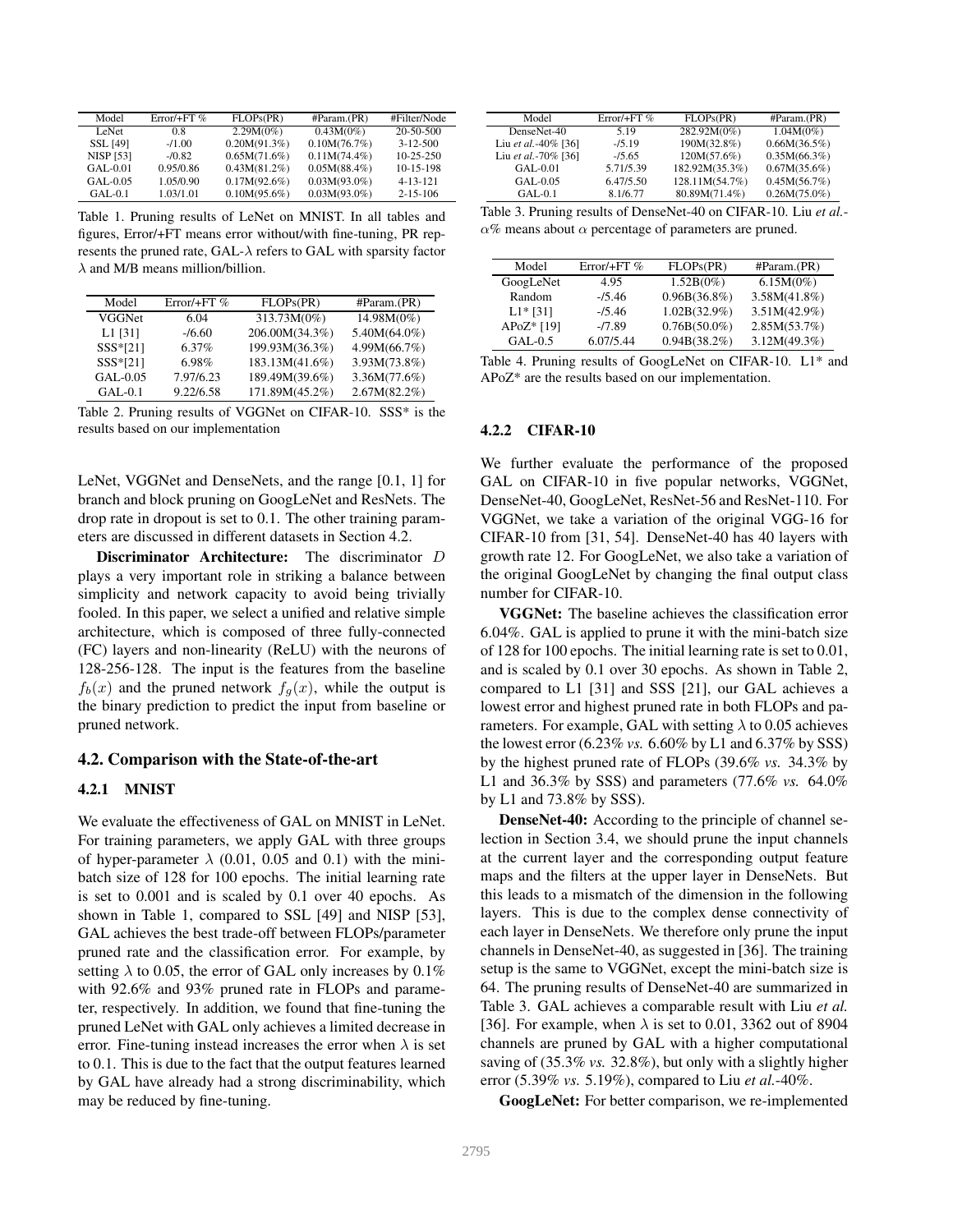| Model            | $Error/ + FT$ % | FLOPs(PR)     | #Param(PR)      |
|------------------|-----------------|---------------|-----------------|
| ResNet-56        | 6.74            | 125.49M(0%)   | 0.85M(0%)       |
| He et al. $[16]$ | 9.20/8.20       | $62M(50.6\%)$ |                 |
| $L1$ [31]        | $-16.94$        | 90.9M(27.6%)  | $0.73M(14.1\%)$ |
| <b>NISP [53]</b> | $-16.99$        | 81M(35.5%)    | $0.49M(42.4\%)$ |
| $GAI - 0.6$      | 7.02/6.62       | 78.30M(37.6%) | 0.75M(11.8%)    |
| $GAI-0.8$        | 9.64/8.42       | 49.99M(60.2%) | $0.29M(65.9\%)$ |
| $ResNet-110$     | 6.5             | 252.89M(0%)   | $1.72(0\%)$     |
| $L1$ [31]        | $-16.45$        | 213M(15.8%)   | 1.68M(2.3%)     |
|                  | $-16.7$         | 155M(38.7%)   | 1.16M(32.6%)    |
| $GAI - 0.1$      | 7.45/6.41       | 205.7M(18.7%) | $1.65M(4.1\%)$  |
| $GAL-0.5$        | 7.45/7.26       | 130.2M(48.5%) | $0.95M(44.8\%)$ |

Table 5. Pruning results of ResNet-56/110 on CIFAR-10.

L1 [31] and APoZ [19] on GoogLeNet and also introduce random pruning, because of lack of pruning results on GoogLeNet in CIFAR-10. For Random, L1 and APoZ, we simply prune the same number of branches in each inception module based on their pruning criteria as GAL-0.5 for a fair comparison. The training parameters of GAL are the same to prune DenseNet-40 (not including  $\lambda$ ) and the first convolutional layer is skipped to add the soft mask. As presented in Table 4, GAL achieves the best trade-off by removing 14 of 36 branches with a rate of FLOPs saving of 38.2%, parameter saving of 49.3% and only an increase of 0.49% classification error, compared to all methods. This is because GAL employs the more flexible branch selection by learning the soft mask than L1 and APoZ based on the statistical property. Note that the simplest random approach works reasonably well, which is possibly due to the self-recovery ability of the distributed representations. In addition, the branches of  $3 \times 3$  convolutional filters with a large number of parameters are more removed by APoZ, which leads to significant FLOPs and parameters reduction and also significant error increase.

ResNets: To evaluate the effectiveness of block selection in GAL, we use ResNet-56 and ResNet-110 as our baseline models. The training parameters of GAL on both ResNet-56 and ResNet-110 are the same to prune VGGNet (not including  $\lambda$ ) and the first convolutional layer is also skipped to add the soft mask. The pruning results of both ResNet-56 and ResNet-110 are summarized in Table 5. For ResNet-56, when  $\lambda$  is set to 0.6, 10 out of 27 residual blocks are removed by GAL, which achieves a 37.6% pruned rate in FLOPs while with a decrease of 0.12% error. This indicates that there are redundant residual blocks in ResNet-56. Moreover, compared to L1 [31] and NISP [53], GAL-0.6 also achieves the best performance. When more residual blocks are pruned (16 when  $\lambda$  is set to 0.8), GAL-0.8 still achieves the higher pruned rate in FLOPs (60.2% *vs.* 50.6%), with a slightly higher classification error (8.42% *vs.* 8.20%) compared to He *et al.* [16]. For ResNet-110, compared to L1, GAL achieves better results by pruning 10 out of 54 residual blocks, when  $\lambda$  is set to 0.1. After optimization for ResNet-56 and ResNet-110, the bottom resid-

| Model                   | Top-1 $%$ | Top-5 $%$ | FLOPs | #Param. |
|-------------------------|-----------|-----------|-------|---------|
| ResNet-50               | 23.85     | 7.13      | 4.09B | 25.5M   |
| ThiNet-50 [37]          | 28.99     | 9.98      | 1.71B | 12.38M  |
| ThiNet-30 [37]          | 31.58     | 11.70     | 1.10B | 8.66M   |
| He <i>et al.</i> $[16]$ | 27.70     | 9.20      | 2.73B |         |
| GDP-0.6 [35]            | 28.81     | 9.29      | 1.88B |         |
| GDP-0.5 [35]            | 30.42     | 9.86      | 1.57B |         |
| SSS-32 [21]             | 25.82     | 8.09      | 2.82B | 18.6M   |
| SSS-26 [21]             | 28.18     | 9.21      | 2.33B | 15.6M   |
| $GAL-0.5$               | 28.05     | 9.06      | 2.33B | 21.2M   |
| $GAL-1$                 | 30.12     | 10.25     | 1.58B | 14.67M  |
| GAL-0.5-joint           | 28.20     | 9.18      | 1.84B | 19.31M  |
| GAL-1-joint             | 30.69     | 10.88     | 1.11B | 10.21M  |

Table 6. Pruning results of ResNet-50 on ImageNet. X-joint means jointly pruning heterogeneous structures (channels and blocks).

ual blocks are easier to prune. To explain, top blocks often have high-level semantic information that is necessary for maintaining the classification accuracy.

#### 4.2.3 ImageNet ILSVRC 2012

GAL was also evaluated on ImageNet using ResNet-50. We train the pruned network with the mini-batch size of 32 for 30 epochs. The initial learning rate is set to 0.01 and is scaled by 0.1 over 10 epochs. As shown in Table 6, GAL without jointly pruning blocks and channels is able to obtain  $1.76\times$  and  $2.59\times$  speedup (FLOPs rate) (2.33B and 1.58B *vs.* 4.09B in ResNet-50) by setting  $\lambda$  to 0.5 and 1, with an increase of 1.93% and 3.12% in Top-5 error, respectively. However, GAL-0.5 and GAL-1 only achieve a  $1.2\times$  and  $1.74\times$  parameter compression rate, which is due to the fact that most of the pruned blocks comes from the bottom layers with a small number of parameters. By jointly pruning blocks and channels, we achieve a higher speedup and compression. For example, compared to GAL-0.5, GAL-0.5 joint achieves the higher speedup and compression by a factor of  $2.22 \times$  and  $1.32 \times$  (*vs.*  $1.75 \times$  and  $1.2 \times$ ), respectively. Furthermore, compared to SSS-26 [21], He *et al* [16] and GDP-0.6 [35], GAL-0.5-joint also achieves the best tradeoff between Top-5 error and speedup. With almost the same speedup, our GAL-1-joint outperforms ThiNet-30 [37] by 0.89% and 0.82% in Top-1 and Top-5 error, respectively.

#### 4.3. Ablation Study

To evaluate the effectiveness of GAL, which lies in adversarial regularization, FISTA and GANs, we select ResNet-56 and DenseNet-40 for an ablation study.

#### 4.3.1 Effect of the Regularizers on Discriminator  $D$

We train our GAL approach with three types of discriminator regularizers, L1-norm, L2-norm and adversarial regularization (AR). For a fair comparison, all the training pa-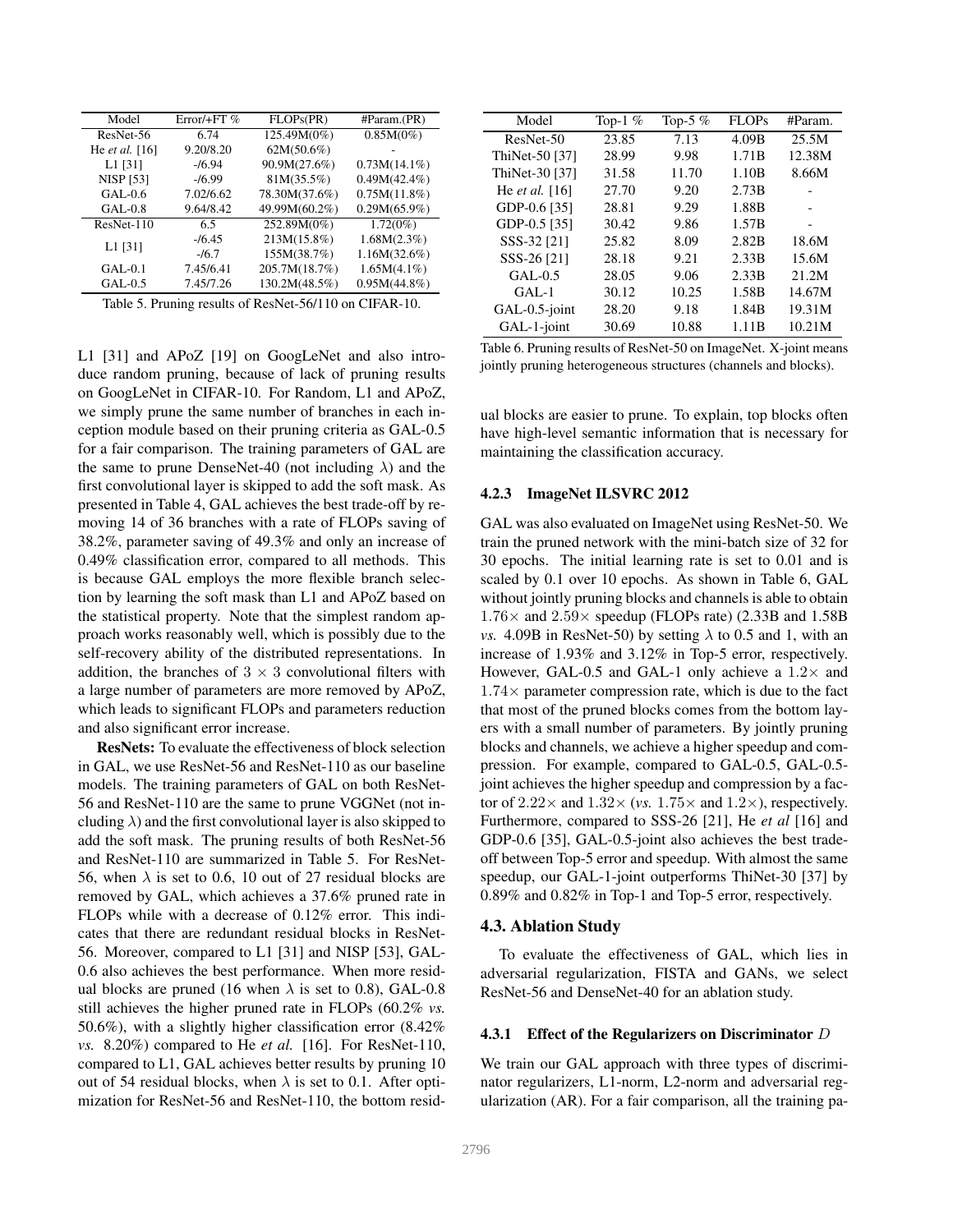| Model                            | Error/PN/PN-FT%             | FLOPs(PR)      | #Param.(PR)                                                                   |
|----------------------------------|-----------------------------|----------------|-------------------------------------------------------------------------------|
| ResNet-56                        | 6.74                        | 125.49M(0%)    | 0.85M(0%)                                                                     |
| GAL-AR-SGD                       | 9.67/89.14/9.65             | 50.27M(59.9%)  | $0.59M(30.6\%)$                                                               |
| Random                           | $-189.96/12.32$             | 50.27M(59.9%)  | $0.59M(30.6\%)$                                                               |
| <b>GAL-AR-FISTA</b>              | 9.64/9.64/8.42              | 49.99M(60.2%)  | $0.29M(65.9\%)$                                                               |
| DenseNet-40                      | 5 1 9                       | 282.92M(0%)    | $1.04M(0\%)$                                                                  |
| GAL-AR-SGD                       | 6.76/64.58/7.64             | 140.55M(50.3%) | 0.46M(55.8%)                                                                  |
| Random                           | $-189.23/11.08$             | 140.55M(50.3%) | 0.46M(55.8%)                                                                  |
| <b>GAL-AR-FISTA</b>              | 6.47/6.47/5.50              | 128.11M(54.7%) | 0.45M(56.7%)                                                                  |
| $\sim$ $\sim$<br><b>T</b> .<br>. | $\sim$ $\sim$ $\sim$ $\sim$ |                | $\mathbf{m}$ $\mathbf{r}$ $\mathbf{m}$ $\mathbf{r}$ $\mathbf{m}$ $\mathbf{r}$ |

Table 7. Results of the different optimizers. PN/PN-FT is the pruned networks without/with fine-tuning. Random means training the architecture (same to SGD) from scratch.



Figure 2. Comparison of the different discriminator regularizers on ResNet-56 and DenseNet-40.

rameters are the same. As shown in Fig. 2, adversarial regularization achieves the best performance, compared to the L1-norm and L2-norm. This is because AR prolongs the competition between generator and discriminator to achieve the better output features of generator, which are close to baseline and fool the discriminator.

#### 4.3.2 Effect on the Optimizers

We compare our FISTA with SGD optimizer. For SGD, we cannot obtain the soft mask with an exact scaling factor of 0. Therefore, a hard threshold is required in the pruning stage. We set the threshold to 0.0001 in our experiments. As presented in Table 7, compared to the random method, SGD achieves a lower error with the same architecture. It indicates that SGD provides better initial values for the pruned network (PN). After pruning with thresholding, the accuracy drops significantly (See the columns of Error and PN in Table 7), as the pruned small near-zero weights might have large impact on the final network output. Advantageously, GAL with FISTA can safely remove the redundant structures in the training process, and achieves better performance compared to SGD.

### 4.3.3 Effect of the GANs

We train the pruned network with and without the GAN, and also make a comparison with CGAN [38] by using the



Figure 3. Comparison of GANs on ResNet-56 and DenseNet-40.

FISTA. For training CGAN, we only need to modify the adversarial loss function in Eq. (2) by the loss of CGAN, and the optimization with related training parameters are same as GAL. The results are summarized in Fig. 3. First, the lack of GANs leads to significant error increase. Second, the GAN achieves a better result than CGAN. For example, with the same regularization and optimizer on ResNet-56, label-free GAL achieves a 8.42% error with a 65.9% parameter pruned rate *vs.* 9.56% error with 50.5% parameter pruned rate in label-dependent CGAN. We conjecture this is due to the class label that is added to the discriminator in CGAN, which instead affects the output features of generator to approximate baseline during training.

## 5. Conclusion

In this paper, we developed a generative adversarial learning (GAL) approach to effectively structured prune CNNs, which jointly prunes heterogeneous structures in an end-to-end manner. We introduced a soft mask to scale the output of specific structures, upon which a new objective function with  $\ell_1$ -regularization on the soft mask is designed to align the output of the baseline and the network with this mask. To effectively solve the optimization problem, we used a label-free generative adversarial learning to learn the pruned network with the sparse soft mask. Moreover, by forcing more scaling factors in the soft mask to zero, we leverage the fast iterative shrinkage-thresholding algorithm to quickly and reliably remove the corresponding redundant structures. We have comprehensively evaluated the performance of GAL on a variety of state-of-the-art CNN architectures over different datasets, which demonstrates the superior performance gains over the state-of-the-art methods.

## Acknowledgments

This work is supported by the National Key R&D Program (No.2017YFC0113000, and No.2016YFB1001503), and the Natural Science Foundation of China (No.U1705262, No.61772443, No.61402388 and No.61572410).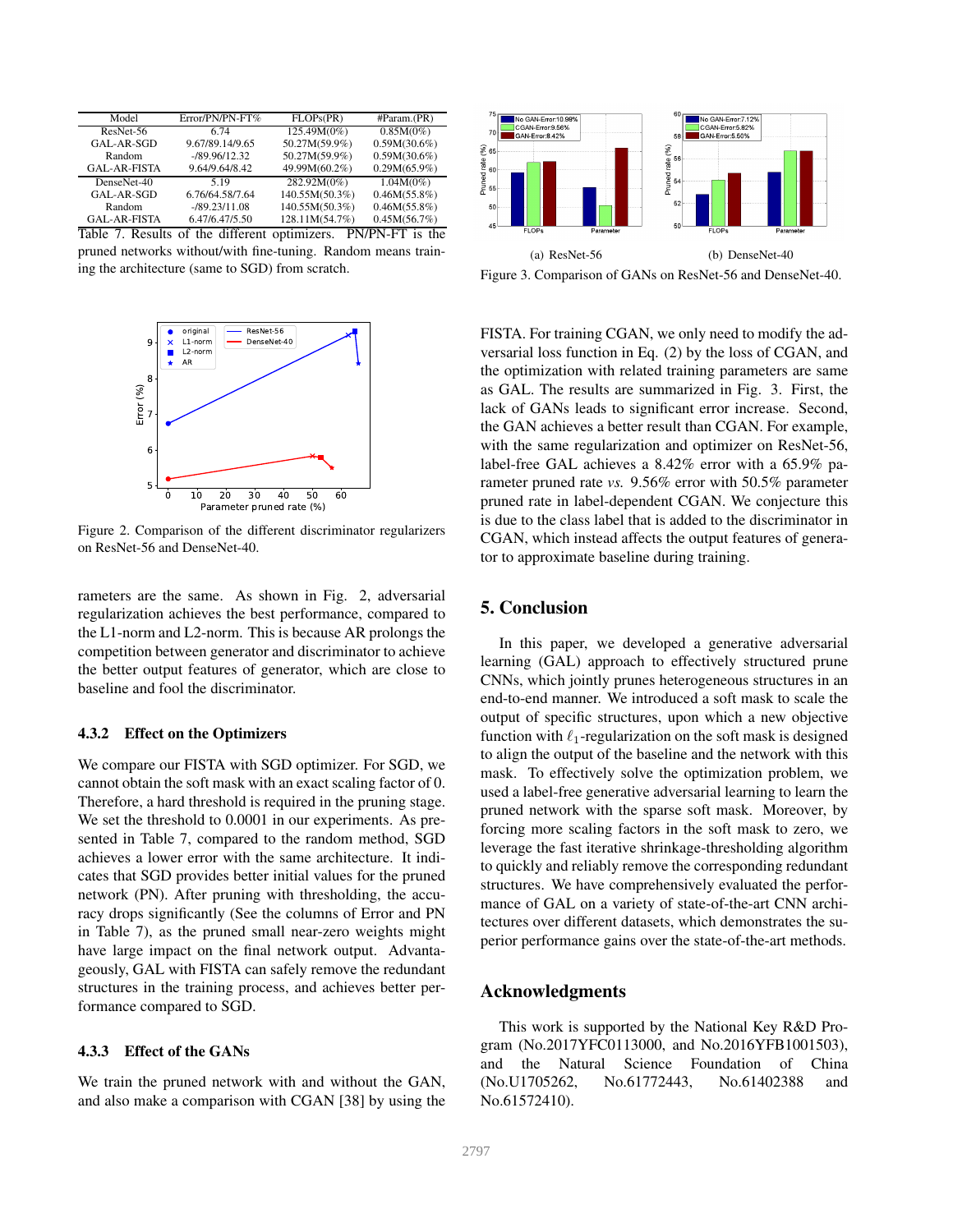## References

- [1] Bowen Baker, Otkrist Gupta, Nikhil Naik, and Ramesh Raskar. Designing neural network architectures using reinforcement learning. In *ICLR*, 2017.
- [2] Amir Beck and Marc Teboulle. A fast iterative shrinkagethresholding algorithm for linear inverse problems. *SIAM journal on imaging sciences*, 2(1):183–202, 2009.
- [3] Emily L Denton, Wojciech Zaremba, Joan Bruna, Yann Le-Cun, and Rob Fergus. Exploiting linear structure within convolutional networks for efficient evaluation. In *NeurIPS*, pages 1269–1277, 2014.
- [4] Ross Girshick. Fast r-cnn. In *ICCV*, pages 1440–1448, 2015.
- [5] Ross Girshick, Jeff Donahue, Trevor Darrell, and Jitendra Malik. Rich feature hierarchies for accurate object detection and semantic segmentation. In *CVPR*, pages 580–587, 2014.
- [6] Tom Goldstein, Christoph Studer, and Richard Baraniuk. A field guide to forward-backward splitting with a fasta implementation. *arXiv preprint arXiv:1411.3406*, 2014.
- [7] Ian Goodfellow, Jean Pouget-Abadie, Mehdi Mirza, Bing Xu, David Warde-Farley, Sherjil Ozair, Aaron Courville, and Yoshua Bengio. Generative adversarial nets. In *NeurIPS*, pages 2672–2680, 2014.
- [8] Yiwen Guo, Anbang Yao, and Yurong Chen. Dynamic network surgery for efficient dnns. In *NeurIPS*, pages 1379– 1387, 2016.
- [9] Song Han, Xingyu Liu, Huizi Mao, Jing Pu, Ardavan Pedram, Mark A Horowitz, and William J Dally. Eie: efficient inference engine on compressed deep neural network. In *ISCA*, pages 243–254, 2016.
- [10] Song Han, Huizi Mao, and William J Dally. Deep compression: Compressing deep neural network with pruning, trained quantization and huffman coding. In *ICLR*, 2016.
- [11] Song Han, Jeff Pool, John Tran, and William Dally. Learning both weights and connections for efficient neural network. In *NeurIPS*, pages 1135–1143, 2015.
- [12] Babak Hassibi and David G Stork. Second order derivatives for network pruning: Optimal brain surgeon. In *NeurIPS*, 1993.
- [13] Kaiming He, Xiangyu Zhang, Shaoqing Ren, and Jian Sun. Deep residual learning for image recognition. In *CVPR*, pages 770–778, 2016.
- [14] Yihui He, Ji Lin, Zhijian Liu, Hanrui Wang, Li-Jia Li, and Song Han. Amc: Automl for model compression and acceleration on mobile devices. In *ECCV*, pages 784–800, 2018.
- [15] Yang He, Ping Liu, Ziwei Wang, Zhilan Hu, and Yi Yang. Filter pruning via geometric median for deep convolutional neural networks acceleration. In *CVPR*, 2019.
- [16] Yihui He, Xiangyu Zhang, and Jian Sun. Channel pruning for accelerating very deep neural networks. In *ICCV*, 2017.
- [17] Geoffrey Hinton, Oriol Vinyals, and Jeff Dean. Distilling the knowledge in a neural network. *arXiv preprint arXiv:1503.02531*, 2015.
- [18] Andrew G Howard, Menglong Zhu, Bo Chen, Dmitry Kalenichenko, Weijun Wang, Tobias Weyand, Marco Andreetto, and Hartwig Adam. Mobilenets: Efficient convolutional neural networks for mobile vision applications. *arXiv preprint arXiv:1704.04861*, 2017.
- [19] Hengyuan Hu, Rui Peng, Yu-Wing Tai, and Chi-Keung Tang. Network trimming: A data-driven neuron pruning approach towards efficient deep architectures. *arXiv preprint arXiv:1607.03250*, 2016.
- [20] Gao Huang, Zhuang Liu, Laurens van der Maaten, and Kilian Q Weinberger. Densely connected convolutional networks. In *CVPR*, pages 4700–4708, 2017.
- [21] Zehao Huang and Naiyan Wang. Data-driven sparse structure selection for deep neural networks. In *ECCV*, 2018.
- [22] Phillip Isola, Jun-Yan Zhu, Tinghui Zhou, and Alexei A Efros. Image-to-image translation with conditional adversarial networks. In *CVPR*, pages 1125–1134, 2017.
- [23] Benoit Jacob, Skirmantas Kligys, Bo Chen, Menglong Zhu, Matthew Tang, Andrew Howard, Hartwig Adam, and Dmitry Kalenichenko. Quantization and training of neural networks for efficient integer-arithmetic-only inference. In *CVPR*, pages 2704–2713, 2018.
- [24] Yong-Deok Kim, Eunhyeok Park, Sungjoo Yoo, Taelim Choi, Lu Yang, and Dongjun Shin. Compression of deep convolutional neural networks for fast and low power mobile applications. In *ICLR*, 2016.
- [25] Alex Krizhevsky and Geoffrey Hinton. Learning multiple layers of features from tiny images. Technical report, Citeseer, 2009.
- [26] Alex Krizhevsky, Ilya Sutskever, and Geoffrey E Hinton. Imagenet classification with deep convolutional neural networks. In *NeurIPS*, pages 1097–1105, 2012.
- [27] Vadim Lebedev, Yaroslav Ganin, Maksim Rakhuba, Ivan Oseledets, and Victor Lempitsky. Speeding-up convolutional neural networks using fine-tuned cp-decomposition. In *ICLR*, 2015.
- [28] Vadim Lebedev and Victor Lempitsky. Fast convnets using group-wise brain damage. In *CVPR*, pages 2554–2564, 2016.
- [29] Yann LeCun, Léon Bottou, Yoshua Bengio, and Patrick Haffner. Gradient-based learning applied to document recognition. *Proceedings of the IEEE*, 86(11):2278–2324, 1998.
- [30] Yann LeCun, John S Denker, Sara A Solla, Richard E Howard, and Lawrence D Jackel. Optimal brain damage. In *NeurIPS*, volume 2, pages 598–605, 1989.
- [31] Hao Li, Asim Kadav, Igor Durdanovic, Hanan Samet, and Hans Peter Graf. Pruning filters for efficient convnets. In *ICLR*, 2017.
- [32] Shaohui Lin, Rongrong Ji, Chao Chen, Dacheng Tao, and Jiebo Luo. Holistic cnn compression via low-rank decomposition with knowledge transfer. *IEEE Transactions on Pattern Analysis and Machine Intelligence*, 2018.
- [33] Shaohui Lin, Rongrong Ji, Xiaowei Guo, and Xuelong Li. Towards convolutional neural networks compression via global error reconstruction. In *IJCAI*, 2016.
- [34] Shaohui Lin, Rongrong Ji, Yuchao Li, Cheng Deng, and Xuelong Li. Towards compact convnets via structure-sparsity regularized filter pruning. *arXiv preprint arXiv:1901.07827*, 2019.
- [35] Shaohui Lin, Rongrong Ji, Yuchao Li, Yongjian Wu, Feiyue Huang, and Baochang Zhang. Accelerating convolutional networks via global & dynamic filter pruning. In *IJCAI*, 2018.